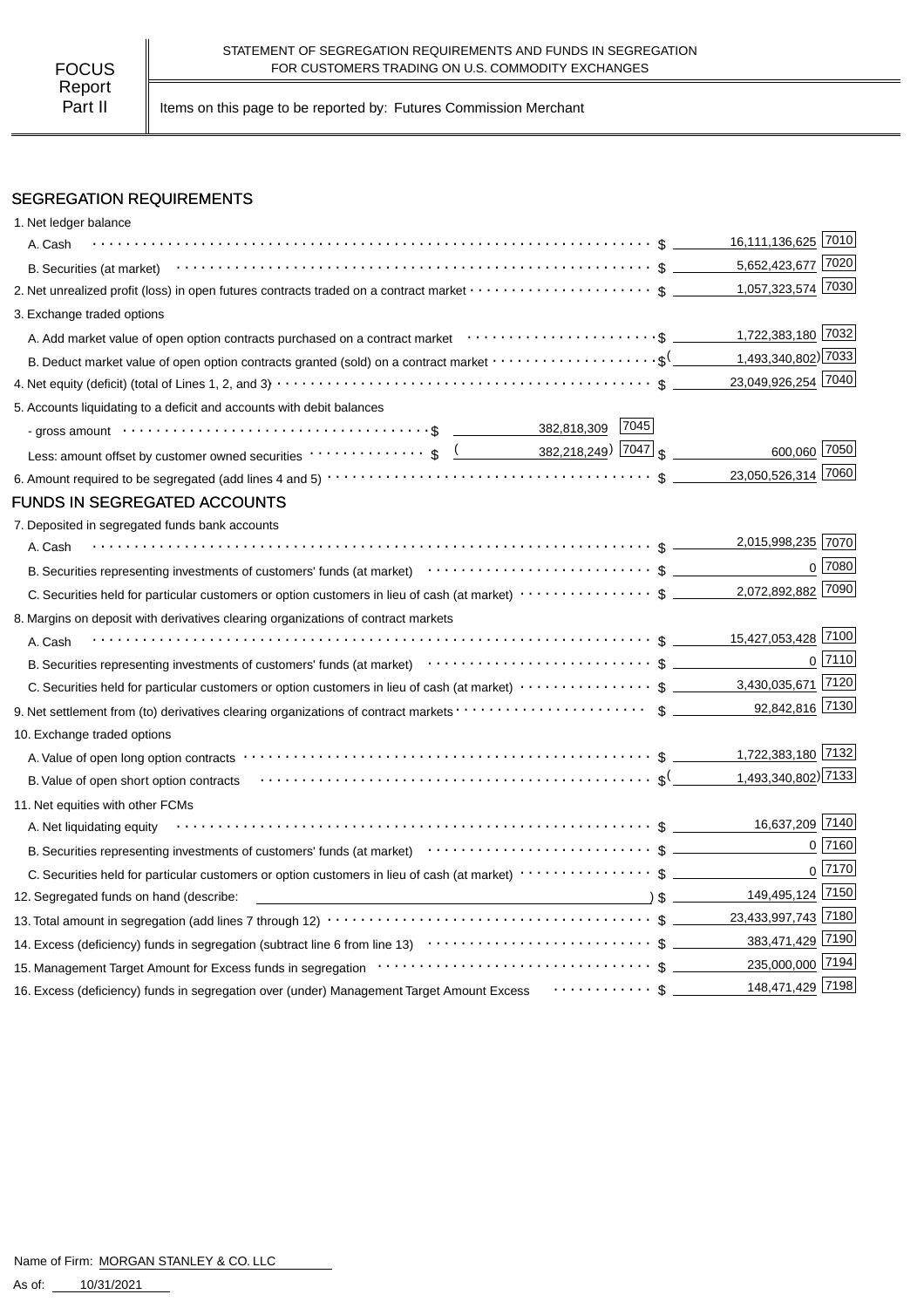#### STATEMENT OF CLEARED SWAPS CUSTOMER SEGREGATION REQUIREMENTS AND FUNDS IN CLEARED SWAPS CUSTOMER ACCOUNTS UNDER SECTION 4D(F) OF THE COMMODITY EXCHANGE ACT

Items on this page to be reported by: Futures Commission Merchant

# CLEARED SWAPS CUSTOMER REQUIREMENTS

| 1. Net ledger balance                                                                                                                                                      |               |                     |            |
|----------------------------------------------------------------------------------------------------------------------------------------------------------------------------|---------------|---------------------|------------|
| A. Cash                                                                                                                                                                    |               | 14,182,092,289 8500 |            |
|                                                                                                                                                                            |               | 10,173,198,492 8510 |            |
|                                                                                                                                                                            |               | 769,800,911 8520    |            |
| 3. Cleared swaps options                                                                                                                                                   |               |                     |            |
|                                                                                                                                                                            |               |                     | 0 8530     |
| B. Market value of open cleared swaps option contracts granted (sold) $\cdots \cdots \cdots \cdots \cdots \cdots \cdots$                                                   |               |                     | 0) 8540    |
|                                                                                                                                                                            |               |                     |            |
| 5. Accounts liquidating to a deficit and accounts with debit balances                                                                                                      |               |                     |            |
| 98,307,278 8560<br>- gross amount $\cdots$ $\cdots$ $\cdots$ $\cdots$ $\cdots$ $\cdots$ $\cdots$ $\cdots$ $\cdots$ $\cdots$ $\cdots$ $\cdots$                              |               |                     |            |
| Less: amount offset by customer owned securities $\cdots \cdots \cdots$ , $\sqrt{2}$ ( $\sqrt{92,638,539}$ ) $\sqrt{8570}$ $\sqrt{3}$                                      |               | 5,668,739 8580      |            |
|                                                                                                                                                                            |               |                     |            |
| FUNDS IN CLEARED SWAPS CUSTOMER SEGREGATED ACCOUNTS                                                                                                                        |               |                     |            |
| 7. Deposited in cleared swaps customer segregated accounts at banks                                                                                                        |               |                     |            |
| A. Cash                                                                                                                                                                    |               | 2,433,722,213 8600  |            |
|                                                                                                                                                                            |               |                     | $0^{8610}$ |
|                                                                                                                                                                            |               | 47,506,477 8620     |            |
| 8. Margins on deposit with derivatives clearing organizations in cleared swaps customer segregated accounts                                                                |               |                     |            |
| A. Cash                                                                                                                                                                    |               |                     |            |
| B. Securities representing investment of cleared swaps customers' funds (at market) $\cdots \cdots \cdots \cdots \cdots$ \$                                                |               |                     | 0   8640   |
|                                                                                                                                                                            |               |                     |            |
| 9. Net settlement from (to) derivatives clearing organizations <b>contained a contain the container of the CO</b> (165,845,780) 8660                                       |               |                     |            |
| 10. Cleared swaps options                                                                                                                                                  |               |                     |            |
|                                                                                                                                                                            |               |                     | $0^{8670}$ |
| B. Value of open cleared swaps short option contracts $\cdots\cdots\cdots\cdots\cdots\cdots\cdots\cdots\cdots\cdots\cdots\cdots$ \$ (                                      |               |                     | 0)8680     |
| 11. Net equities with other FCMs                                                                                                                                           |               |                     |            |
| A. Net liquidating equity                                                                                                                                                  |               |                     | $0^{8690}$ |
| B. Securities representing investment of cleared swaps customers' funds (at market) $\cdots\cdots\cdots\cdots\cdots$ \$                                                    |               |                     | $0^{8700}$ |
|                                                                                                                                                                            |               |                     | $0^{8710}$ |
| 12. Cleared swaps customer funds on hand (describe: ____________________________                                                                                           | $\frac{1}{2}$ |                     | 0 8715     |
| 13. Total amount in cleared swaps customer segregation (add Lines 7 through 12) $\cdots\cdots\cdots\cdots\cdots\cdots\cdots\quad$ \$ ________ 25,550,516,156 $\sqrt{8720}$ |               |                     |            |
| 14. Excess (deficiency) funds in cleared swaps customer segregation (subtract Line 6 from Line 13) \$                                                                      |               | 419,755,725 8730    |            |
| 15. Management target amount for excess funds in cleared swaps segregated accounts $\cdots\cdots\cdots\cdots\cdots\quad$ \$ ____________92,000,000 8760                    |               |                     |            |
| 16. Excess (deficiency) funds in cleared swaps customer segregated accounts over (under) management target<br>excess                                                       | $\frac{1}{2}$ | 327,755,725 8770    |            |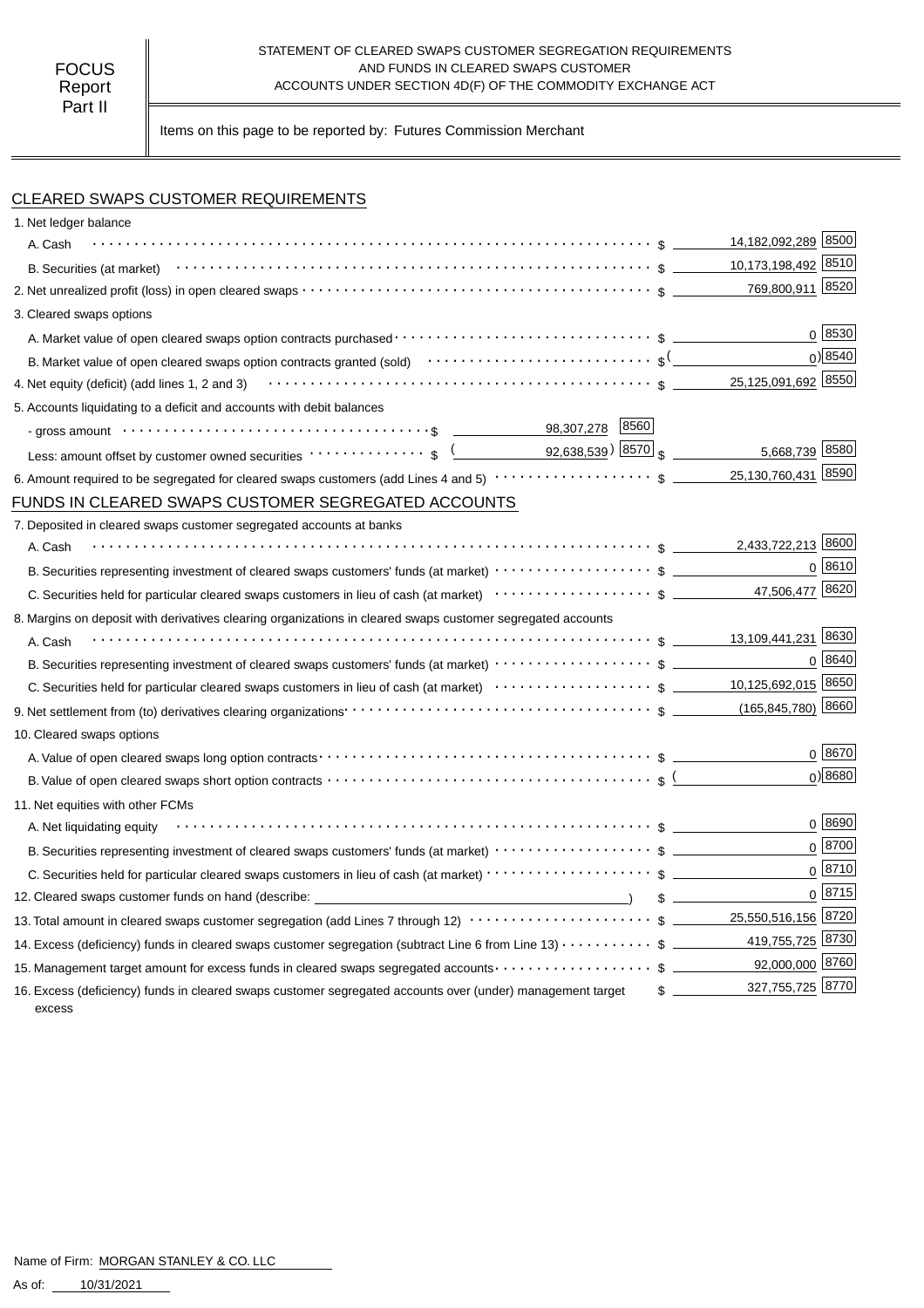Part II | Items on this page to be reported by a: Futures Commission Merchant

|                                                                                                                | $0$  7200 |
|----------------------------------------------------------------------------------------------------------------|-----------|
| 2. Funds/property in segregated accounts                                                                       |           |
| $0$  7210                                                                                                      |           |
| $0$  7220 <br>B. Securities (at market value) $\cdots \cdots \cdots \cdots \cdots \cdots \cdots \cdots \cdots$ |           |
|                                                                                                                | 7230      |
|                                                                                                                | 0 7240    |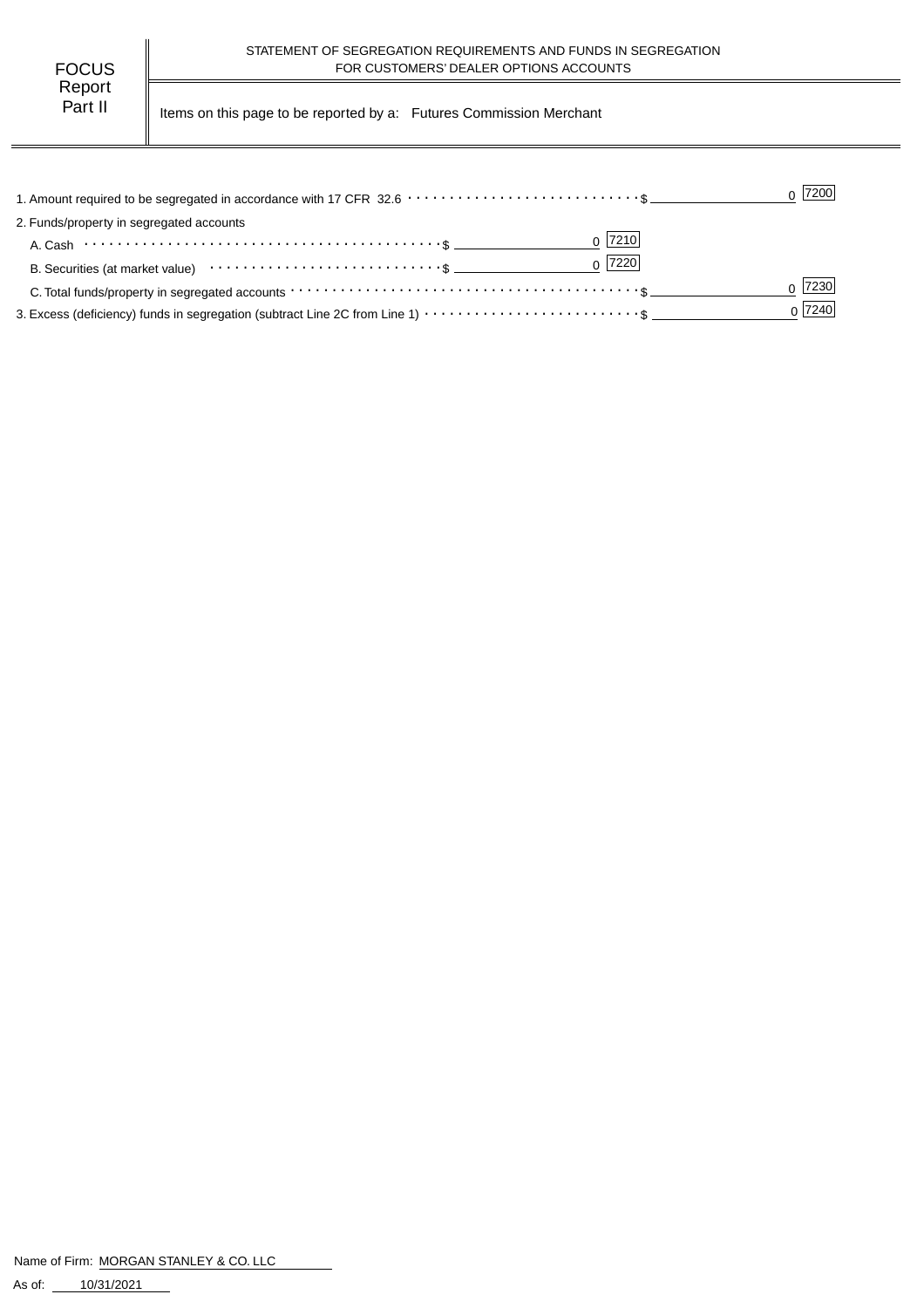## STATEMENT OF SECURED AMOUNTS AND FUNDS HELD IN SEPARATE ACCOUNTS FOR FOREIGN FUTURES AND FOREIGN OPTIONS CUSTOMERS PURSUANT TO CFTC REGULATION 30.7

Part II | Items on this page to be reported by a: Futures Commission Merchant

### FOREIGN FUTURES AND FOREIGN OPTIONS SECURED AMOUNTS

| Amount required to be set aside pursuant to law, rule or regulation of a foreign government                       |                     |      |
|-------------------------------------------------------------------------------------------------------------------|---------------------|------|
|                                                                                                                   |                     | 7305 |
| 1. Net ledger balance - Foreign futures and foreign option trading - All Customers                                |                     |      |
| A. Cash                                                                                                           | 5,635,576,968 7315  |      |
| B. Securities (at market)                                                                                         | 1,379,338,792 7317  |      |
| 2. Net unrealized profit (loss) in open futures contracts traded on a foreign board of trade \$                   | 7,216,207 7325      |      |
| 3. Exchange traded options                                                                                        |                     |      |
| A. Market value of open option contracts purchased on a foreign board of trade\$                                  | 37,721,617          | 7335 |
| B. Market value of open contracts granted (sold) on a foreign board of trade \$                                   | $(23,718,240)$ 7337 |      |
|                                                                                                                   | 7,036,135,344 7345  |      |
| 5. Accounts liquidating to a deficit and accounts with                                                            |                     |      |
| 26,990,079 7351                                                                                                   |                     |      |
| 23,681,558) 7352 \$<br>Less: amount offset by customer owned securities \$ (\$                                    | 3,308,521           | 7354 |
| 6. Amount required to be set aside as the secured amount - Net Liquidating Equity Method (add lines 4 and 5) , \$ | 7,039,443,865       | 7355 |
| 7. Greater of amount required to be set aside pursuant to foreign jurisdiction (above) or line 6. \$              | 7,039,443,865 7360  |      |